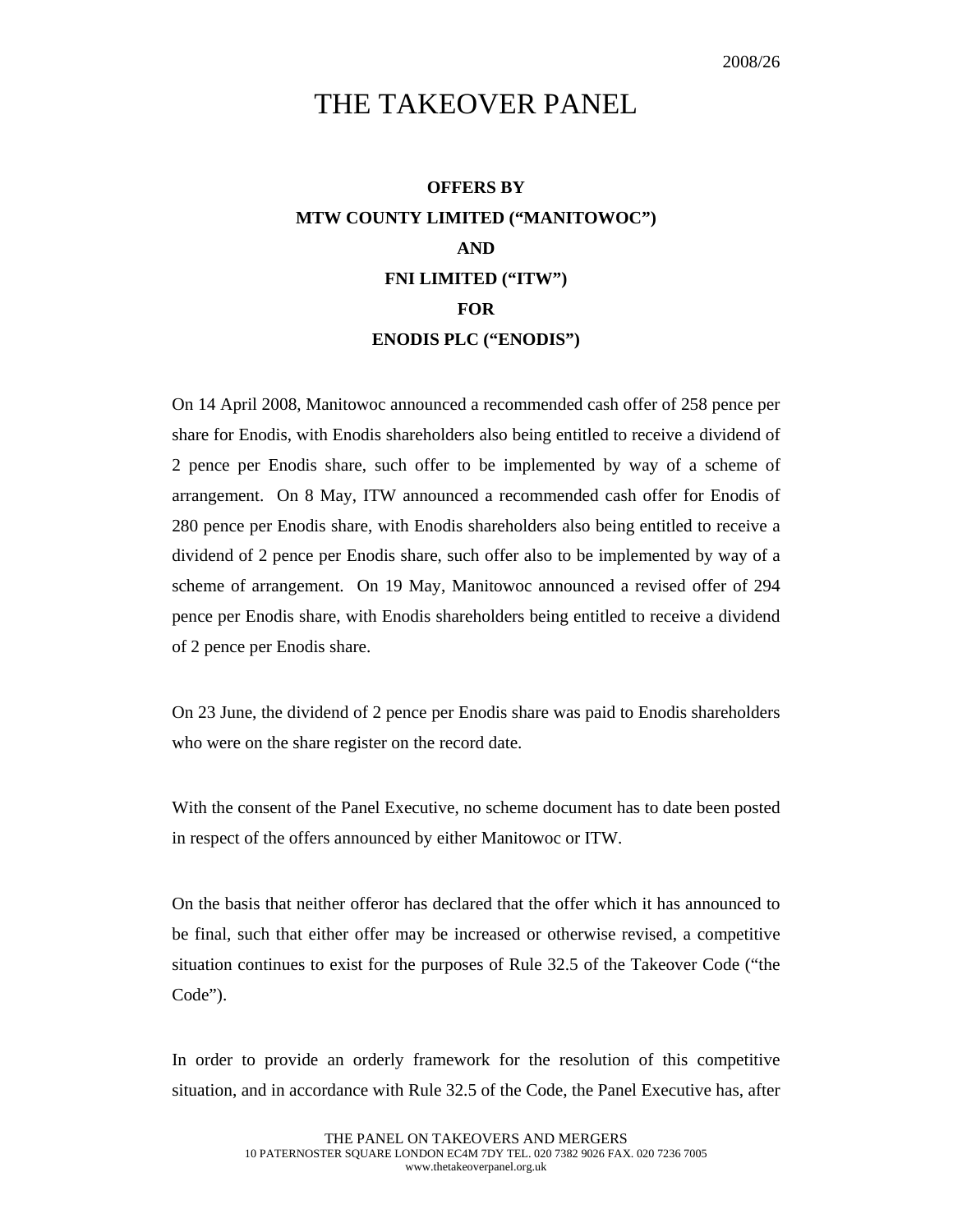discussions with the parties, established an auction procedure which will take place if a competitive situation continues to exist as at 4.30 p.m. (London time) on 27 June. If such is the case, neither of the offerors may thereafter announce a revised offer, or introduce any new alternative offer, for Enodis other than in accordance with the auction procedure summarised below (unless, under the normal provisions of the Code, a third party announces a firm intention to make an offer for Enodis).

There shall only be one round in the auction procedure. This round will take place after the close of trading hours on the London Stock Exchange on 30 June.

During the round, each offeror will be able to lodge an increased bid with the Panel Executive. Any increased bid lodged by either offeror must be at a fixed price in cash and must be not less than 5 pence in cash higher than the price of the highest cash offer announced by either offeror prior to the commencement of the auction procedure (or, if prior to the commencement of the auction procedure the cash offers announced by both offerors are at the same price, not less than 5 pence in cash higher than the price of those offers). Any increased bid lodged by ITW may only be at an oddnumbered price; any increased bid lodged by Manitowoc may only be at an evennumbered price.

No formula bids are allowed. However, each offeror may stipulate to the Panel Executive that the bid lodged by it is conditional on the other offeror also lodging an increased bid.

Following its conclusion, the Panel Executive shall announce the result of the auction procedure.

If (i) the board of Enodis decides that it intends to recommend to its shareholders to approve the cash offer lodged by one offeror in preference to the cash offer lodged by the other offeror, (ii) the price of the recommended offer is higher than the price of the non-recommended offer, and (iii) the non-recommended offeror notifies the Panel Executive that it does not wish to announce its non-recommended offer, the Panel Executive's announcement shall not refer to the price of the cash bid (if any) lodged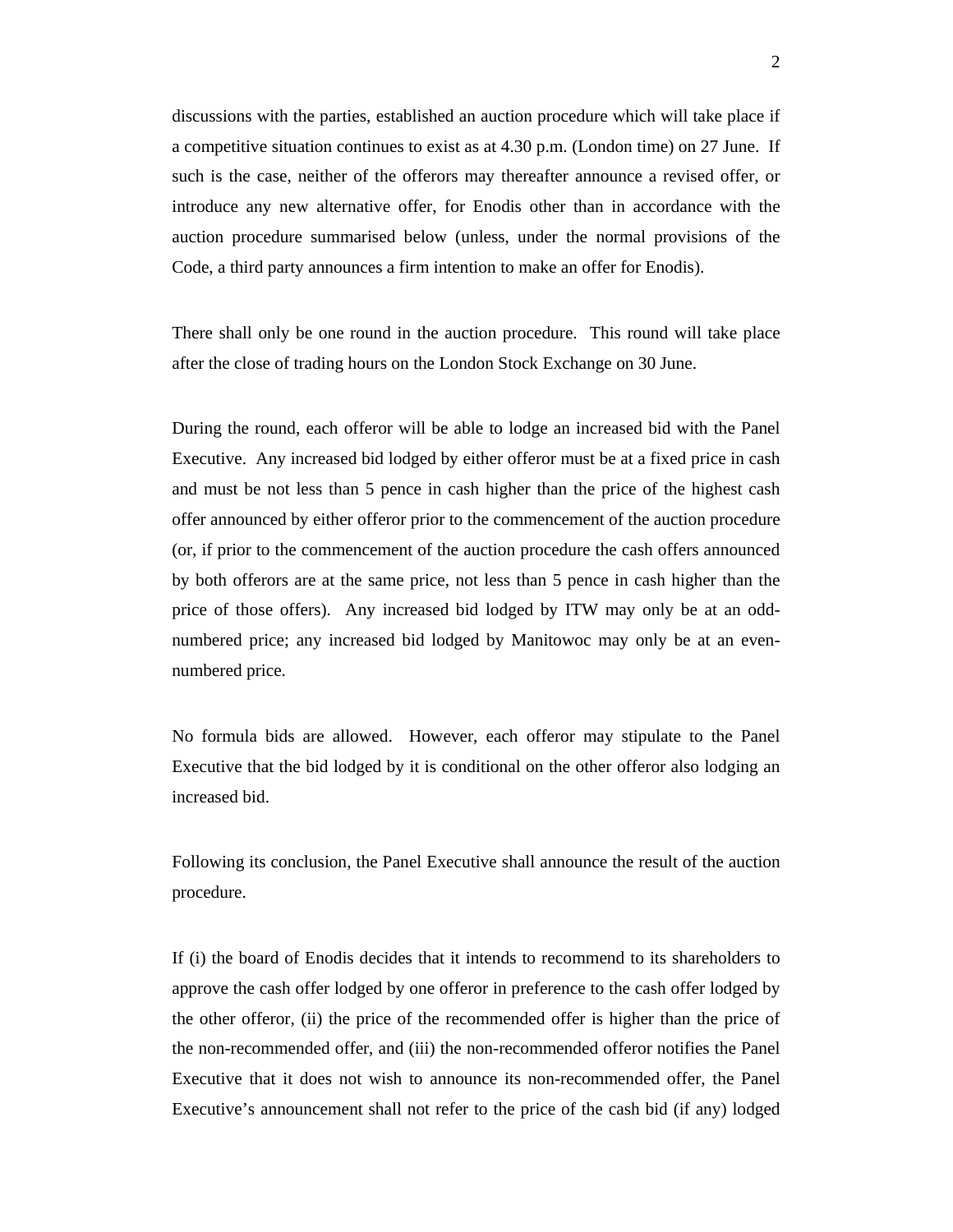by the non-recommended offeror (and in such circumstances the non-recommended offeror shall withdraw the highest offer announced by it prior to the commencement of the auction procedure once the recommended offeror posts its offer documentation). Following the release of the Panel Executive's announcement, the recommended offeror and Enodis shall be required to announce a revised offer at the price of the cash bid lodged by the recommended offeror in the auction procedure.

If the board of Enodis decides (i) to recommend the lower offer or (ii) not to recommend to its shareholders to approve the cash offer lodged by one offeror in preference to the cash offer lodged by the other offeror, or if the price of the recommended offer is higher than the price of the non-recommended offer and the non-recommended offeror does not notify the Panel Executive to the contrary, the Panel Executive's announcement shall set out the prices of the cash bids lodged by each offeror. Following the release of the Panel Executive's announcement, each offeror shall be required to announce a revised offer at the price in cash lodged by it in the auction procedure.

For the avoidance of doubt, the auction procedure may complete in circumstances where the revised offers announced by both offerors are at similar prices in cash.

Neither offeror nor any person acting in concert with it may deal in relevant securities of Enodis or take any steps to procure, amend or renew any irrevocable commitment or letter of intent in relation to its or the other offeror's offer between 4.30pm (London time) on 27 June and the time of the release by a Regulatory Information Service of, as appropriate, either (i) in the case of only the recommended offer being required to be announced, the announcement of the revised offer by the recommended offeror and Enodis or (ii) in the case of both offers being required to be announced, the announcement by that offeror of its revised offer. In addition, in the event that the cash bid lodged by the lower non-recommended offeror is not announced and that offeror has informed the Panel Executive that it wishes to withdraw the highest offer announced by it prior to the auction procedure, that offeror and any person acting in concert with it may not deal in relevant securities of Enodis until after the end of the offer period.